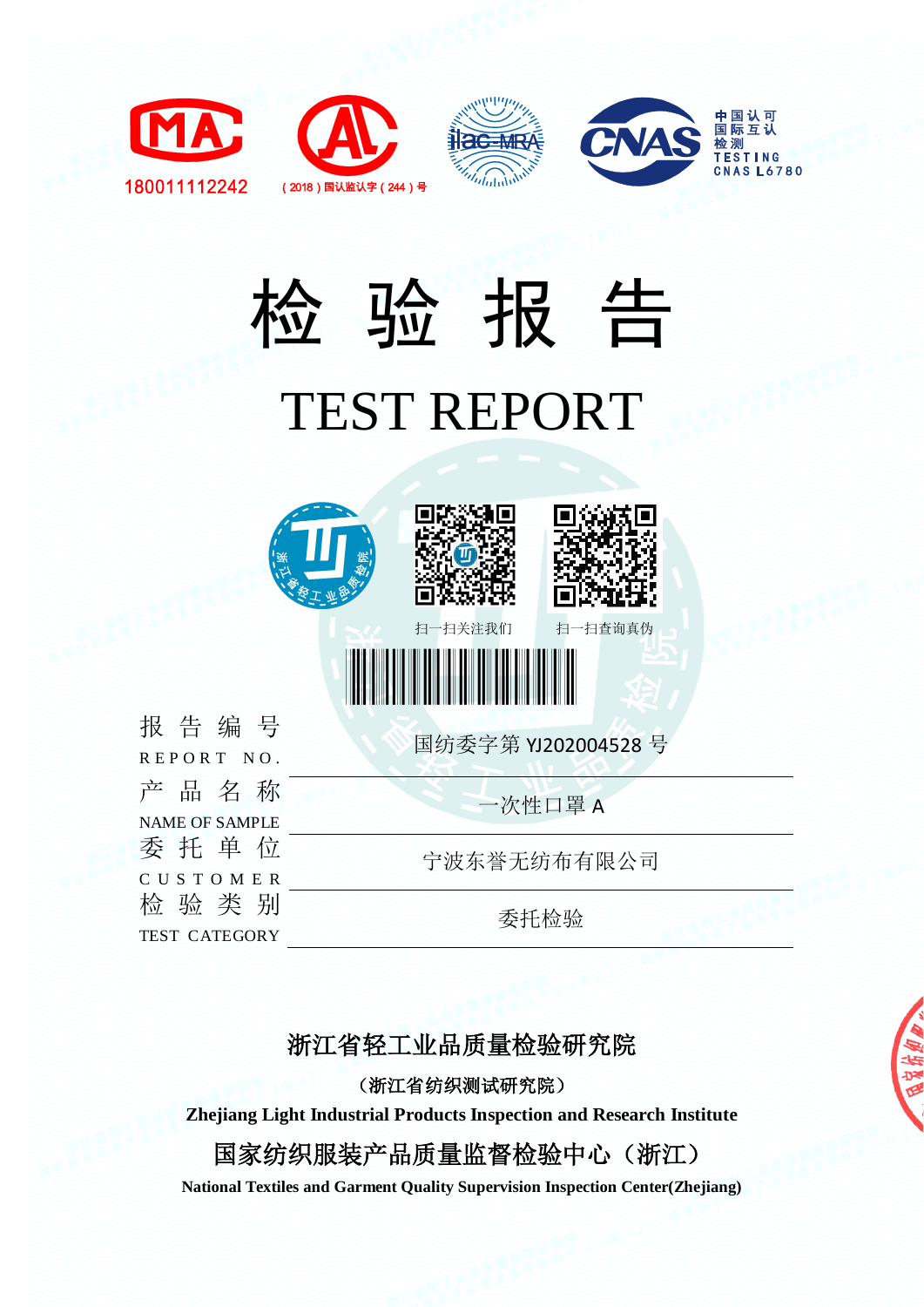### 浙江省轻工业品质量检验研究院 国家纺织服装产品质量监督检验中心(浙江)

### 检验报告

### 国纺委字第 YJ202004528 号 第 2 页 第 2 页 共 3 页 第 1 页 共 3 页

| 委托单位名称<br>Name of Customer                                                            | 宁波东誉无纺布有限公司                                                                                                                                                                                                    | 地址<br>Address           |                    | 浙江省宁波市慈溪市掌起镇工业开发<br>区工业路 66号                      |  |  |  |  |
|---------------------------------------------------------------------------------------|----------------------------------------------------------------------------------------------------------------------------------------------------------------------------------------------------------------|-------------------------|--------------------|---------------------------------------------------|--|--|--|--|
| 生产单位<br>Manufacturer                                                                  | 宁波东誉无纺布有限公司                                                                                                                                                                                                    | 地址<br>Address           |                    | 浙江省宁波市慈溪市掌起镇工业开发<br>区工业路 66号                      |  |  |  |  |
| 样品信息<br>Sample<br>information                                                         | 样品名称 Name of sample: 一次性口罩 A<br>样品特性 Characteristics: 蓝色<br>商标 Trademark: ---<br>规格/号型 Specification/model: ---<br>等级 Level: ---<br>安全技术类别 Category of safety specification: ---<br>样品款号/货号 Art. No.: 20200320 |                         |                    |                                                   |  |  |  |  |
|                                                                                       | 以上为客供信息 (Above-mentioned information by Customer-supplied)                                                                                                                                                     |                         |                    |                                                   |  |  |  |  |
| 来样方式<br>The sent way of<br>sample                                                     | 快递                                                                                                                                                                                                             | 样品数量<br>Sample quantity |                    | 1包                                                |  |  |  |  |
| 送检日期<br>Receiving Date of<br>Sample                                                   | $2020 - 03 - 21$                                                                                                                                                                                               | 检测类别<br>Test Category   |                    | 委托检验                                              |  |  |  |  |
| 判定依据<br>RatingRequirements                                                            | GB/T 32610-2016                                                                                                                                                                                                |                         |                    |                                                   |  |  |  |  |
| 检测结论/Test Summary:<br>实测结果详见附页。                                                       |                                                                                                                                                                                                                |                         | (检验报告专用章)Test Seal | 批准日期 检验检测专用音<br>批准日期 date of Approval: 2020-03-22 |  |  |  |  |
| 1、样品标识未标注防护效果级别, 按最低标准要求 D 级判定。<br>备注<br>2、样品未经预处理。<br>Remarks<br>3、生产日期: 2020-03-20。 |                                                                                                                                                                                                                |                         |                    |                                                   |  |  |  |  |
| 签 发:<br>独窄岩<br>Approved by                                                            |                                                                                                                                                                                                                |                         |                    |                                                   |  |  |  |  |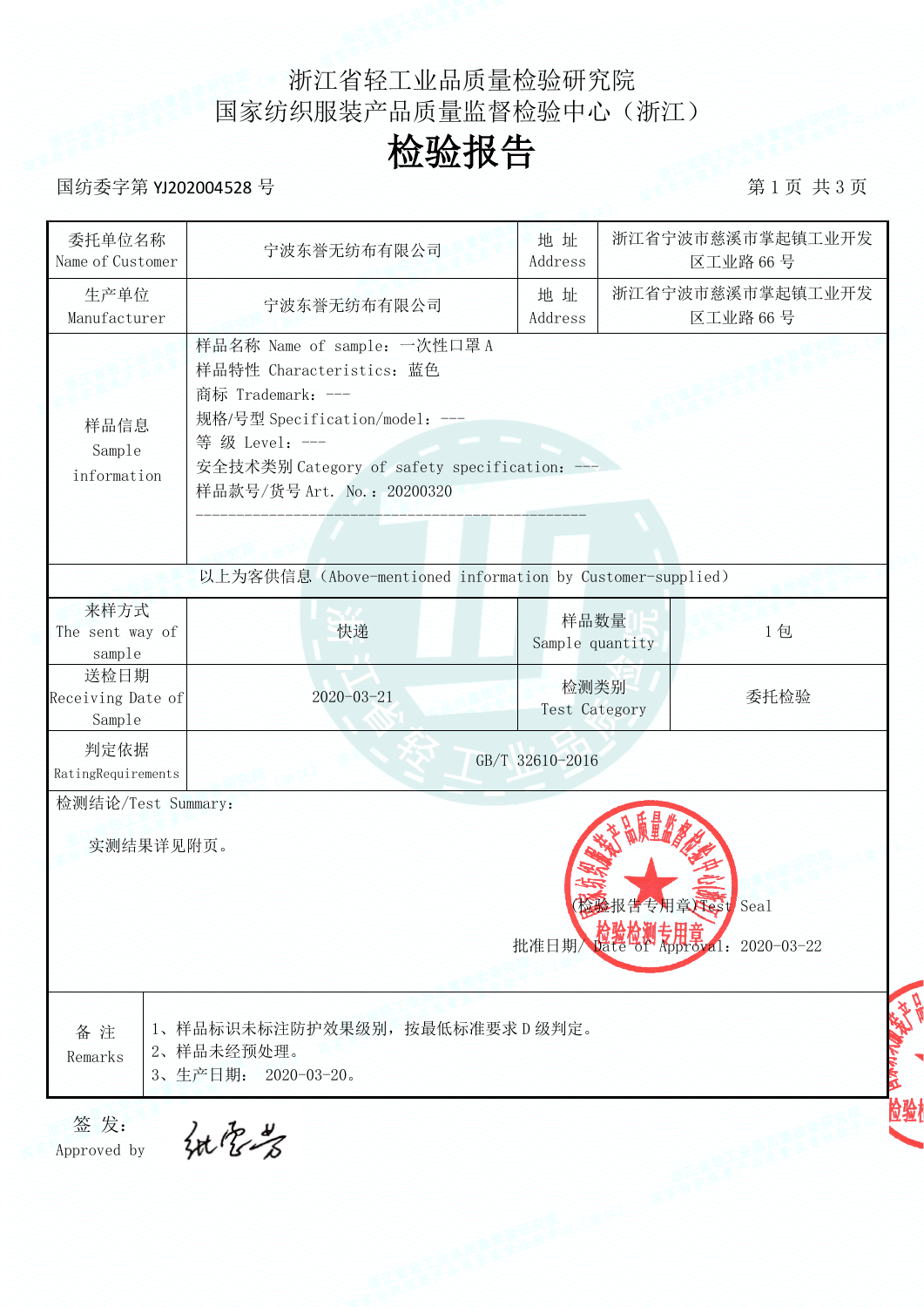# 检验报告

国纺委字第 YJ202004528 号 第 2 页 共 3 页 第 2 页 共 3 页

原量

| 序号             | 检测项目       |      | 检测方法                    | 单位 | 标准要求<br>(D级)   | 实测值  | 单项评价 | 结果备注 |
|----------------|------------|------|-------------------------|----|----------------|------|------|------|
|                | 呼吸阻力       | 吸气阻力 | GB/T 32610-2016         | Pa | $\leq 175$     | 69   | 符合   | ___  |
|                |            | 呼气阻力 |                         | Pa | $\leq 145$     | 62   |      |      |
| $\overline{2}$ | 过滤效率(盐性介质) |      | GB/T 32610-2016 附<br>录A | %  | $\geqslant 90$ | 95.3 | 符合   |      |
| 3              | 防护效果       |      | GB/T 32610-2016 附<br>录B | %  | $\geq 65$      | 68.9 | 符合   |      |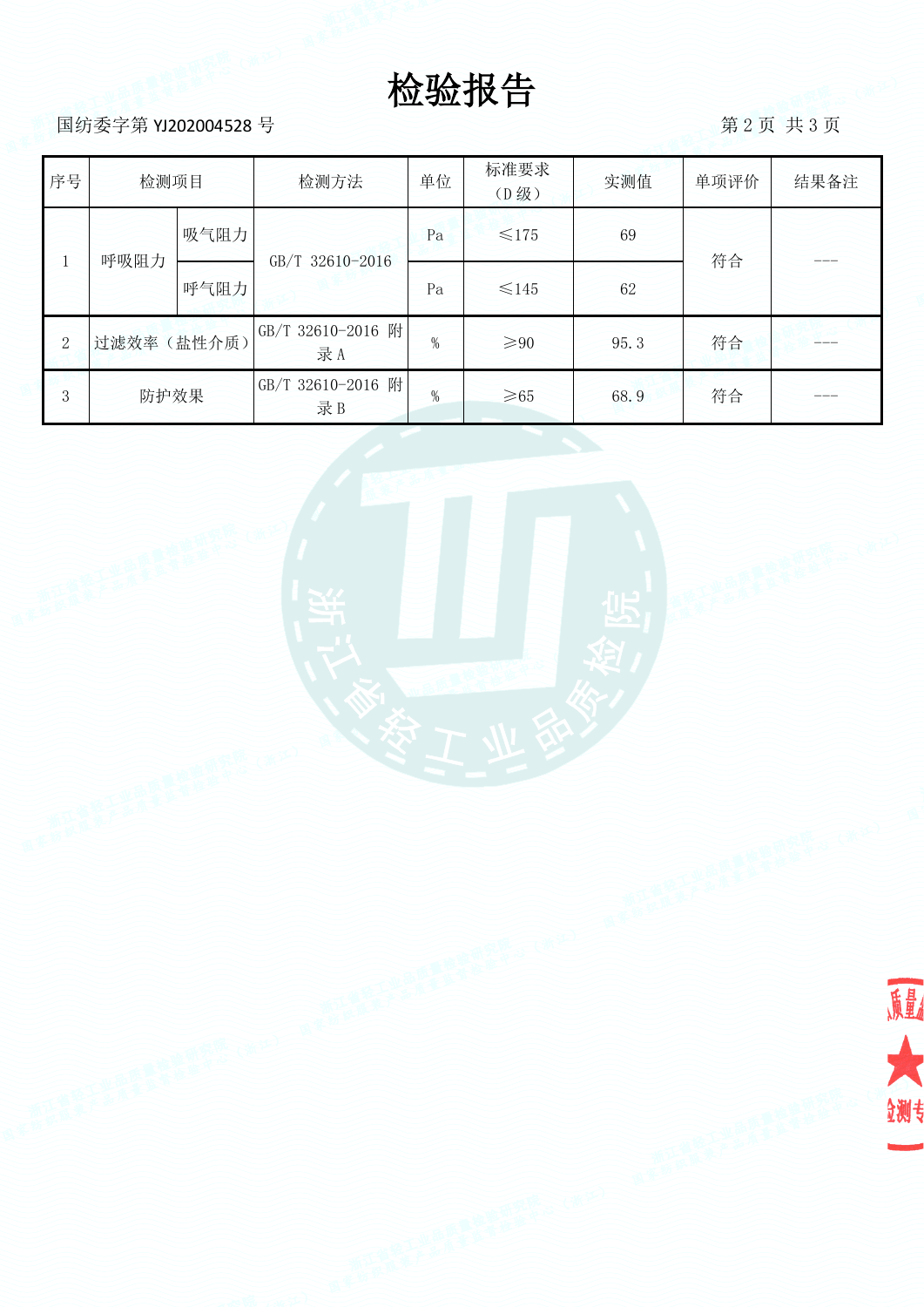# 检验报告

### 国纺委字第 YJ202004528 号 第 3 页 共 3 页 共 3 页

样品照片